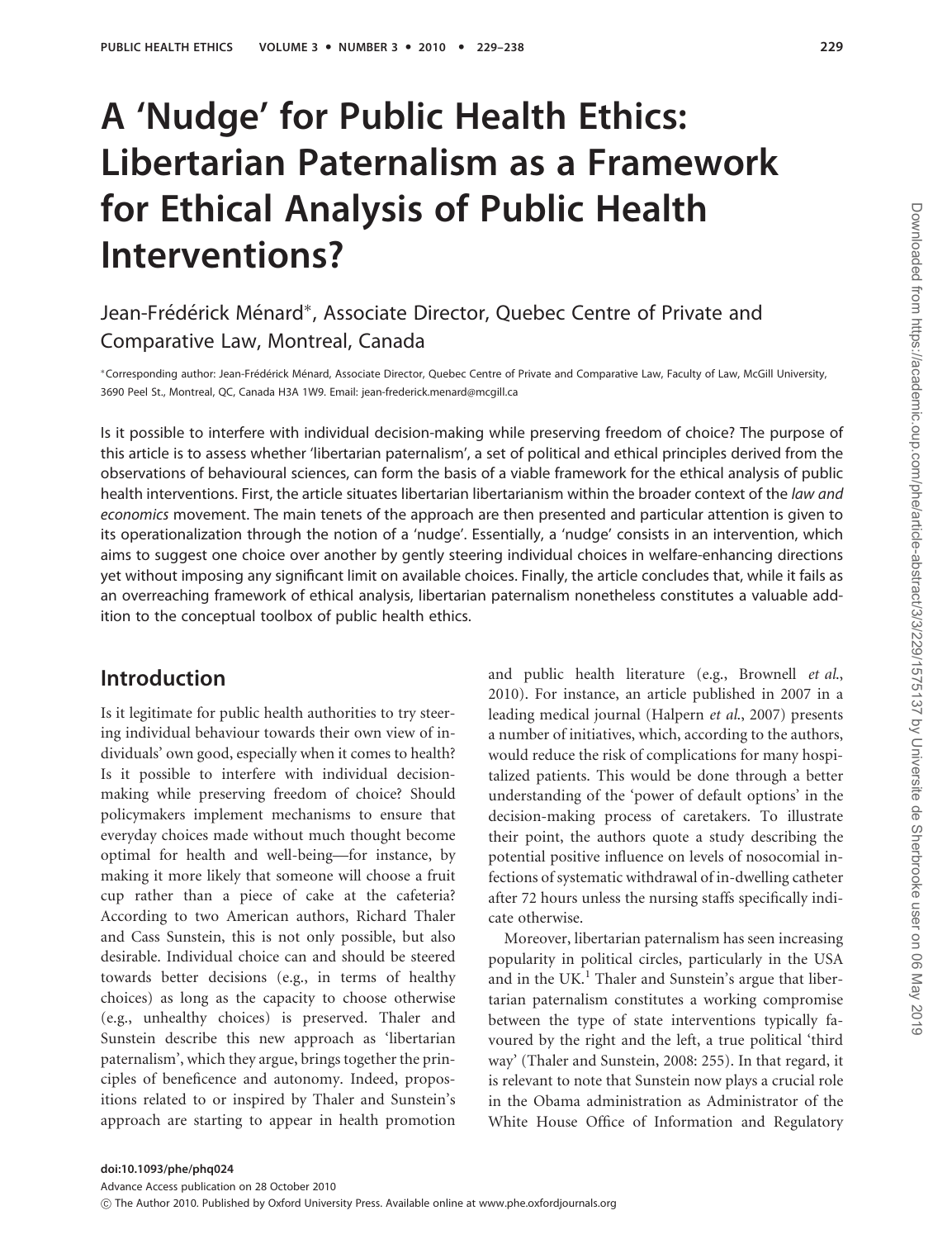Affairs, overseeing the revision of all draft federal regulations.

In this essay, I examine Thaler and Sunstein's approach as it relates to public health, and attempt to assess the author's claim that it constitutes a comprehensive framework for policy-design. In effect, unlike most authors who commit a large part of their work to concrete and practical usage of cognitive and behavioural sciences' empirical findings, Thaler and Sunstein go the extra mile by including an explicitly prescriptive dimension to their argument. They see libertarian paternalism as way of re-conceptualizing the state– individual relationship, and thus as a framework for reforming broad areas of both private and public law (Sunstein and Thaler, 2003: 1202). This essay will not tackle such an ambitious program. Instead, it will attempt to provide an answer to a more limited question: can Thaler and Sunstein's libertarian paternalism theory serve as a viable framework for the ethical analysis of public health interventions? In order to canvass their argument, I will briefly position Thaler and Sunstein's theory in its law and economics research context. I will then examine examples of libertarian paternalism related to public health promotion, in order to assess the suitability of this theory as a framework for the ethical analysis of public health interventions. Ultimately, this essay concludes that, notwithstanding many shortcomings that make it unsuitable to serve as a comprehensive framework for public health ethics, libertarian paternalism nonetheless contributes to enrich the perspective of public health ethics.

# Theoretical Background: Law and Economics and Behavioural Economics

Thaler and Sunstein's explicitly assert the relevance of their approach to public health practice. However, before addressing its relevance to the design and justification of public health interventions, it is important to situate it within its research context. Indeed, the authors' work is undoubtedly in line with the movement born in the USA in the late 1950s promoting an economic analysis of law now known as Law and Economics. For the purpose of this article, it is sufficient to mention that, from a methodological point of view, the main contribution of this movement was to alter the perception of enforceable law, which had previously been conceived of as a neutral factor in economic analysis. Rather, from a Law and Economics perspective, legal

rules and institutions become key variables in economic systems and, as such, become choices that ought to be justified (Mackaay, 2000a).

The originality of Thaler and Sunstein's work does not rest in applying economic theories to social regulation mechanisms such as the vast range of interventions aimed at public health promotion. Rather, what makes their approach particularly interesting is the theories they choose to apply and from which they intend to derive political and ethical principles. While the main defenders of the Law and Economics movement draw from neoclassical economic theory, Thaler and Sunstein prefer to adopt the point of view of behavioural economics. Indeed, Thaler and Sunstein have published individually, together and with various authors, many scientific articles about libertarian paternalism and related themes such as a behavioural economicsorientated analysis of law. (e.g., Jolls et al., 1998; Thaler, 1999; Sunstein, 2000; Sunstein et al., 2007).

In order to better grasp the theoretical background of libertarian paternalism – and its implication for an analysis of public health policy—it is necessary to briefly illustrate the rational-choice model (the leading premise of neoclassical economics), which is being challenged by behavioural economics.

#### The Rational-Choice Model

Economics is, by definition and aspiration, an experimental and predictive science. It aims at modelling human behaviour to produce prospective and verifiable claims. One of the most important bases of the neoclassical approach to economics is the hypothesis of rational choice. Even though scholars do not agree on a definitive definition, the central hypothesis of rational choice theory can be succinctly summarized as follows:

Rational choice theory is defined as a theory of instrumental rationality; that is, the actor has a set of pre-established ends and then decides how these ends are to be achieved. If the actor chooses the optimal means to achieve her pre-established ends, she is rational; if she chooses suboptimal means, she is irrational. The particular claim of rational choice theory is that people are rational in this sense; that is they choose the optimal means to achieve their ends (Rubin, 2005: 1092).

Another hypothesis, which often accompanies the rationality hypothesis of rational choice theory, is the stability of individual preferences, that is, the notion that individuals have well-defined preferences, which are stable (at least in the short term). In sum, rational choice theory posits that, among available options,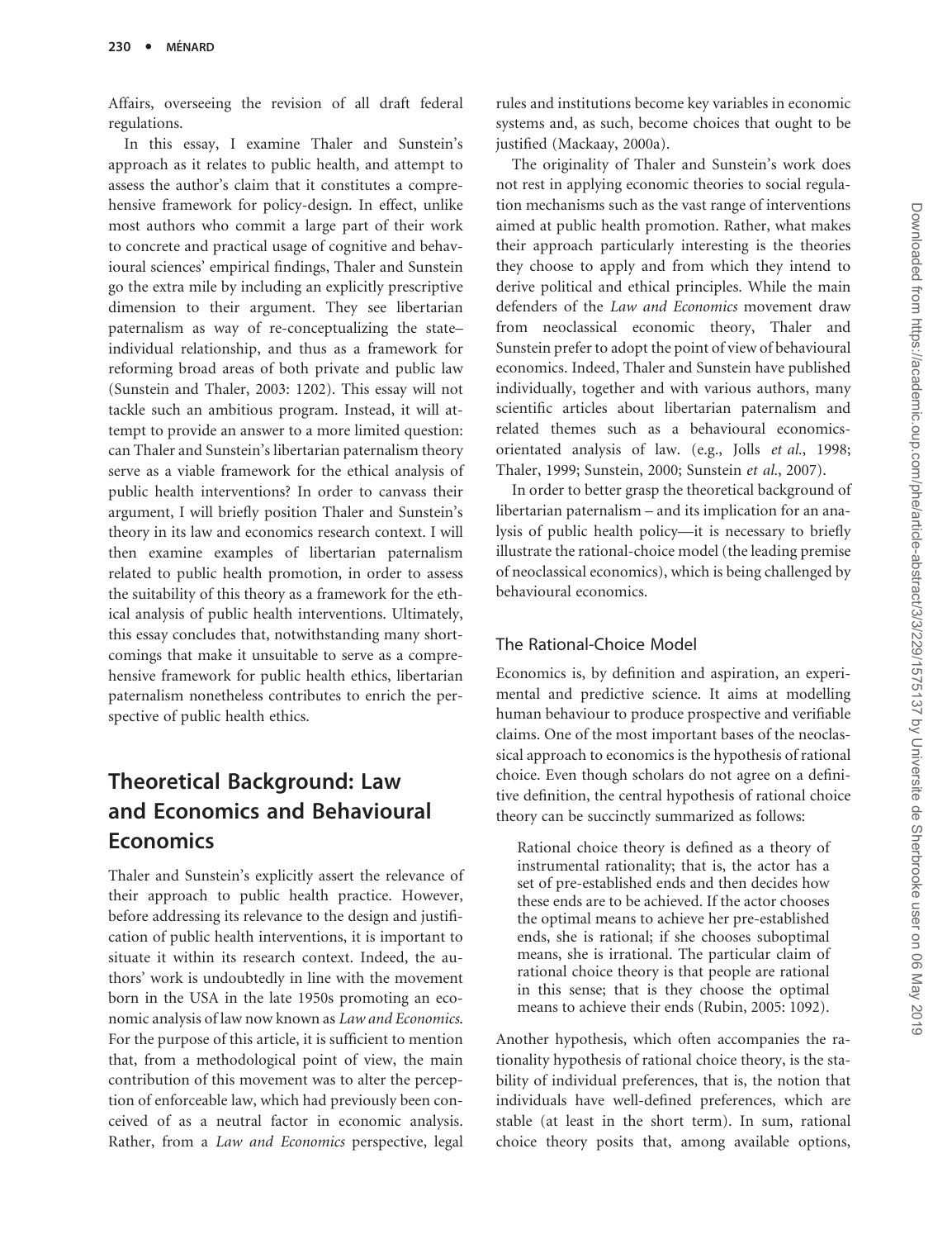human beings always make the choice that will maximize their personal satisfaction (Mackaay, 2000c).

#### Behavioural Economics and the Bounded Rationality Model

On the other hand, behavioural economics is a movement that became significant in the middle of the 1970s. It takes a diametrically opposite view of rationality in comparison to the rational-choice model described above. In order to contest the rational-choice model, behavioural economics founds itself on cognitive psychology's empirical findings.<sup>2</sup> More precisely, behavioural economics substitutes the rational-choice model hypothesis by models using generalizations of empirical observation of actual human behaviour in order to predict future human behaviour with increased accuracy. The rational-choice model assumes human beings possess significant intellectual and moral capacity that allows them to identify choices in their best interest and to maintain such choices in any circumstance. However, the empirical evidence of behavioural science paints a radically different picture of human rationality. Behavioural economics relies on an individual choicebased model that takes into account limits in concreto inherent to the decision-making process such as: bounded rationality, limited self-control and limited egoism (Jolls et al., 1998).

Notions of bounded rationality and 'heuristics' underlie the most hard-hitting arguments put forward by behavioural economics against the rational-choice model. Essentially, the proponents of behavioural economics rely on experiments exploring the decisionmaking process and the judgment of individuals when placed in certain contexts. They then try to establish approximate rules that bias individual judgment in circumstances where not all the tools, statistics or other means to found a rational decision are available. Following one of the foundational articles of this approach, these approximate rules are designated as 'heuristics' (Tversky and Kahneman, 1974).

Since its beginnings, behavioural science has identified a large range of heuristics and cognitive biases that systematically affect the decision-making process in complex or uncertain situations. To conclude this theoretical background, three examples of heuristics and biases that can affect public health are provided here:

Framing bias—The way of presenting different options can influence the choice made by the chooser. For example, doctors are more likely to suggest a given medical intervention if they

are told that statistics show that 90% of patients undergoing a procedure are still alive after 5 years, than if they are told that statistics show that 10% of the patients did not survive within 5 years (McNeill et al., 1982).

Status quo bias—The tendency is to not opt-out of default options. For example, the saving rate of employees' retirement plan is systematically higher if the employer operates a direct deposit taken from the employees' salary matched with the employer's contribution and transfers it into a retirement savings plan, than if the employees have to enrol themselves in such a savings plan (Madrian and Shea, 2001).

Present-biased preferences—There is disproportionate appreciation of immediate costs and benefits as compared to future costs and benefits. For example, eating now provides an immediate benefit, even though levels of food intake have a future cost in terms of health. This could provide the beginning of an explanation for the prevalence of obesity in western societies (Lowenstein et al., 2007).

# Thaler and Sunstein's Libertarian Paternalism

In conceiving libertarian paternalism, Thaler and Sunstein draw two related conclusions from the findings of behavioural science outlined above. First, they acknowledge the pitfalls and limits of human rationality as demonstrated by behavioural sciences. They write:

Drawing on some well-established findings in behavioural economics and cognitive psychology, we emphasize the possibility that in some cases individuals make inferior decisions in terms of their own welfare – decisions that they would change if they had complete information, unlimited cognitive abilities, and no lack of self-control (Sunstein and Thaler, 2003: 1162).

The second conclusion they draw from behavioural science deals with the systematic influence on people's decision-making process of the way that choices are presented. Sunstein and Thaler state:

Our emphasis is on the fact that in many domains, people lack clear, stable or well ordered preferences. What they choose is strongly influenced by the details of the context in which they make their choices, for example, default rules, framing effects (that is the wording of possible options), and starting points. These contextual influences render the very meaning of the term 'preferences' unclear (Sunstein and Thaler, 2003: 1161).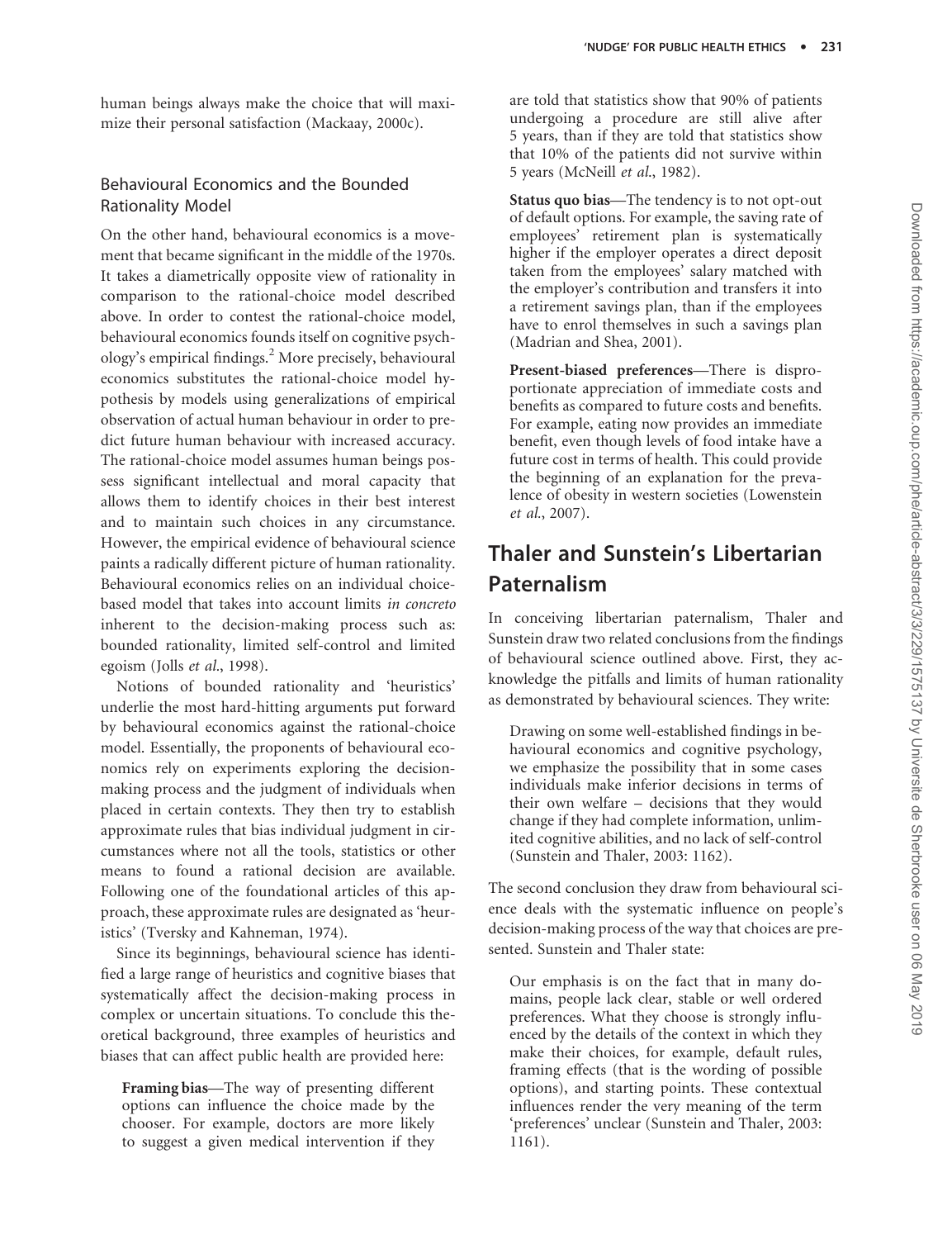#### Libertarian Paternalism's Ethico-Political Premises

It is important to emphasize that libertarian paternalism is not only strictly an economic theory, but also an ethico-political theory. Not only do the authors found their analysis on a descriptive hypothesis of human behaviour, but also argue for prescriptive conclusions based on the observations of behavioural science. Thaler and Sunstein expound two ethico-political principles, which together form the libertarian paternalism matrix.

The first principle contributes to the libertarian side of the approach. In their view, people should be free to opt-out of any program designed to promote their own interest, regardless of whether these programs are governmentally or privately initiated. This libertarian view is not as such justified by the authors and is treated as obvious. To support it, they quote the famous libertarian economist Milton Friedman, who exhorts that people: 'should be free to choose' (Thaler and Sunstein, 2008: 5). They also add:

We strive to design policies that maintain or increase freedom of choice. When we use the term libertarian to modify the word paternalism we simply mean liberty-preserving. And when we say liberty preserving we really mean it. Libertarian paternalists want to make it easy for people to go their own way; they do not want to burden those who want to exercise their freedom (Thaler and Sunstein, 2008: 5).

The paternalist dimension of the approach has its roots in the second principle. According to Thaler and Sunstein, it is legitimate for private and public institutions to try and influence people's behaviour towards better decision-making, even when the behaviour being influenced has no bearing on third parties. They formulate the paternalist principle as follows:

In other words, we argue for self-conscious efforts, by public and private institutions, to steer people's choices in directions that will improve the choosers' own welfare. In our understanding, a policy therefore counts as 'paternalistic' if it attempts to influence the choices of affected parties in a way that will make choosers better off (Sunstein and Thaler, 2003: 1162).

Unlike the libertarian component, paternalism is justified in more detail. This can be explained by the American political context in which Thaler and Sunstein develop their theory. Freedom of choice is often used in the American context to justify different policies, while paternalism often gives rise to scepticism, and even hostility. Thaler and Sunstein believe that opponents of paternalism rely too heavily on the assumption that the rational-choice model works in all circumstances. Quite the contrary, Thaler and Sunstein adopt radically different premises. In their view, people will not, most of the time, make choices that are in their best interest. Moreover, individuals will not even do a better job than a third party when it comes to choosing what is best for them. Hence, to the extent that individuals fail to make perfect choices for themselves, Thaler and Sunstein argue that a paternalist policy may be beneficial and justified.

The authors also attribute two 'misconceptions' to their purported opponents. The first is the idea that it is ethically possible to avoid acting paternalistically when structuring a choice. The author's refutation of this idea is based on what they consider to be a key finding of behavioural sciences, i.e., the inevitable influence of context on personal choices. Of course, one might argue that what should follow from that proposition is that any person or institution which finds itself in a position to set out different choices for individuals (a 'choice architect' in the authors' terminology) should structure the choice so that it favours the choice that the choosers would have made for themselves.

Yet, the two American authors argue that such a libertarian option, neutral in appearance, would be difficult or even impossible to implement, precisely because of the strong influential power of context on individual preferences. They go as far as to suggest that in many cases, real preferences do not formally exist and that most of the time individuals do not have a definite answer before they are presented with the choices as structured by the so-called 'choice architect'. They thus conclude that only the paternalist option is legitimate, i.e., one where the choice is structured so as to benefit the chooser (Thaler and Sunstein, 2008: 10).

The second misconception the authors address is the idea that paternalism goes hand in hand with coercion. On the contrary, Thaler and Sunstein stress the fact that libertarian paternalism would never force people to follow a particular line of conduct. They write:

Libertarian paternalism is a relatively weak and non-intrusive type of paternalism, because choices are not blocked or fenced off. In its most cautious forms, libertarian paternalism imposes trivial costs on those who seek to depart from the planner's preferred option. But the approach we recommend nonetheless counts as paternalistic, because private and public planners are not trying to track people's anticipated choices, but are self-consciously attempting to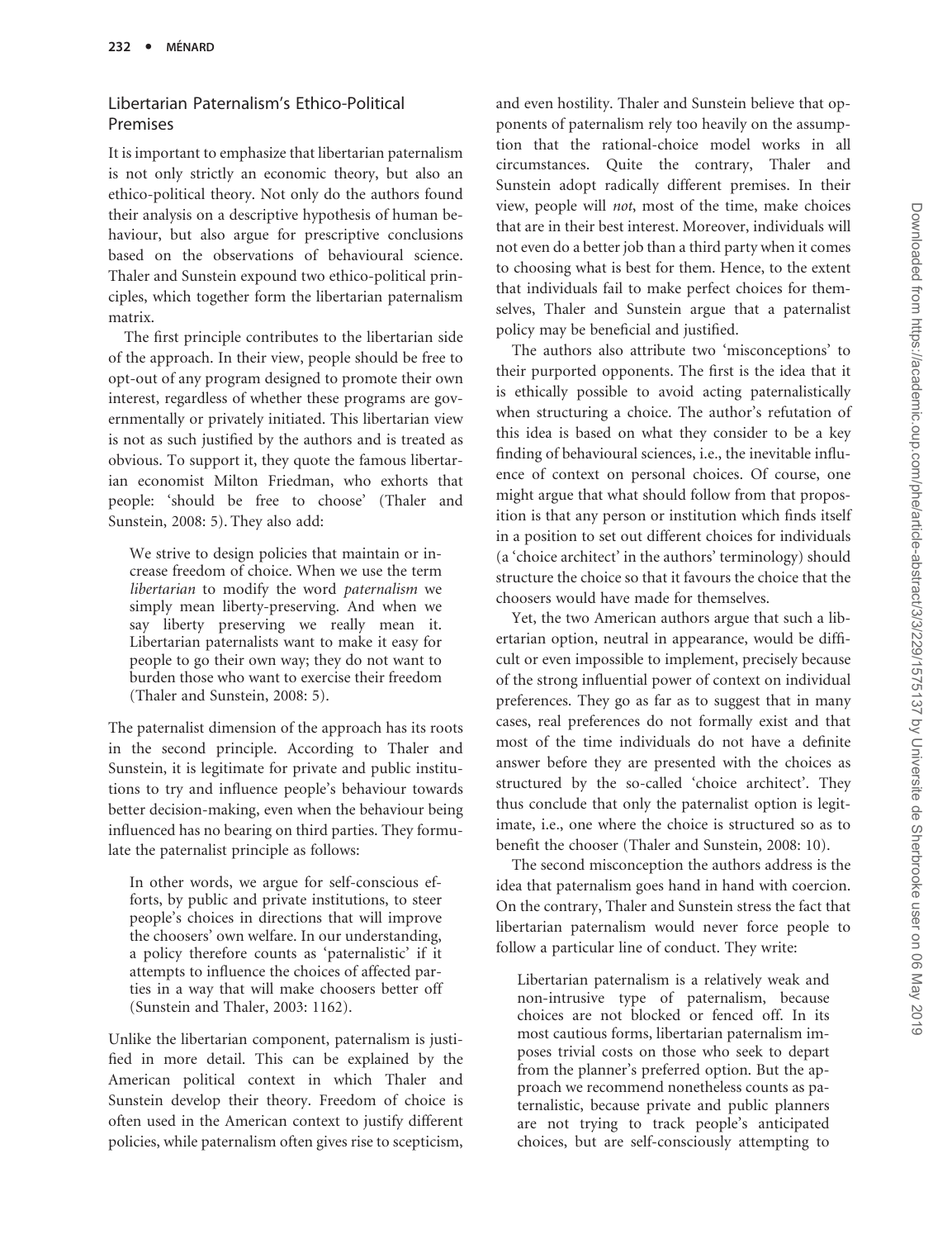move people in welfare promoting directions (Sunstein and Thaler, 2003: 1162).

#### A 'Softer' Paternalism

Indeed, Thaler and Sunstein promote a kind of 'soft' or 'weak' paternalism that does not aim to reverse or forbid the substantially voluntary choices of individuals nor to coerce them to act in a certain way. Rather, they argue for policies that supplement individual's incomplete or deficient decision-making processes and steer them in a welfare-enhancing direction. However, as noted above, libertarian paternalism does not justify any policies that completely eliminate certain options or that are coercive.

In the realm of public health promotion, the legislations adopted by many jurisdictions to make protective helmets mandatory for motorcyclists are a good example of policy that libertarian paternalism would reject and that would be classified under the heading of 'strong paternalism' (Moser Jones and Bayer, 2007). On the other hand, numerous interventions linked to public health promotion are related to soft paternalism. The obligation to indicate nutritional value on food packaging is one such example. $3$  By doing so, individuals are provided with additional information they did not request and this information might influence their dietary decisions.

#### The Nudges of Libertarian Paternalism

Libertarian paternalism is operationalized through the notion of a nudge, a colourful expression that evokes a kind 'pat on the back' to remind someone of something. A nudge's purpose is to suggest one choice over another by gently steering individual choices in welfareenhancing directions. Thaler and Sunstein define the notion as follows:

A nudge, as we will use the term, is any aspect of the choice architecture that alters people's behavior in a predictable way without forbidding any options or significantly changing their economic incentives. To count as a mere nudge, the intervention must be easy and cheap to avoid. Nudges are not mandates. Putting the fruit at eye level counts as a nudge. Banning junk food does not (Thaler and Sunstein, 2008: 6).

The idea of the nudge is inspired by the principles of behavioural science described above. Using those principles, policy makers will try to phrase questions so the preferred answer from a public health perspective is given the most often. At the same time, choosing otherwise should be possible at no substantial cost, regardless of the reasons for this choice. Public health interventions already widely use 'nudges', as for example, with health warnings displayed on cigarette packs. On the other hand, selling cigarettes to legally capable persons over 18-years old (or 21 in certain jurisdictions) is not forbidden and every capable person is free to buy and use this product. Nevertheless, the warnings of national health agencies contribute to individuals' informationgathering processes, every time the individual sees a cigarette pack and each time the pack is opened. The warning acts as a nudge from the national health agency to urge smokers to review their choice by reminding them of tobacco's health risks. Smokers nevertheless remain free to ignore those risks at the relatively small cost of having been 'disturbed' by the health warning.<sup>4</sup>

#### How can Paternalist Interventions be kept to a Minimum?

By comparing different tobacco-related policies, for example, it is easy to outline the differences between libertarian paternalism and other types of paternalism. An example of hard paternalism would be the outright prohibition of the sale of tobacco products (as is often the case for underage people). The law steps in to take away the individual's capacity to make the choice to purchase cigarettes. Special taxes applied to tobacco products are an example of a softer paternalism. By seeking to internalize the future cost of the gratification associated with tobacco consumption at the time of the purchase, such taxes operate as an economic disincentive, yet without forbidding the sale or the use of the product. A crucial difference between prohibition and taxation is that the alternatives of the choice are modified but not eliminated since it remains possible to purchase cigarettes, albeit for a different price (O'Donoghue and Rabin, 2006: 1840). However, Thaler and Sunstein do not consider fiscal incentives (positive or negative) such as special taxes as acceptable nudges within their conception of libertarian paternalism. They consider that taxes place too great a limit on freedom of choice because of the price increase and cost burden.

Libertarian paternalism unease with fiscal incentives signals how difficult it is to draw the line between an opt-out cost small enough to comply with the criteria of libertarian paternalism and one that does not. For instance, in the UK, Julian Le Grand, president of Health England, one of the British government's advisory bodies, proposed a new scheme where smokers would need a permit in order to have the right to purchase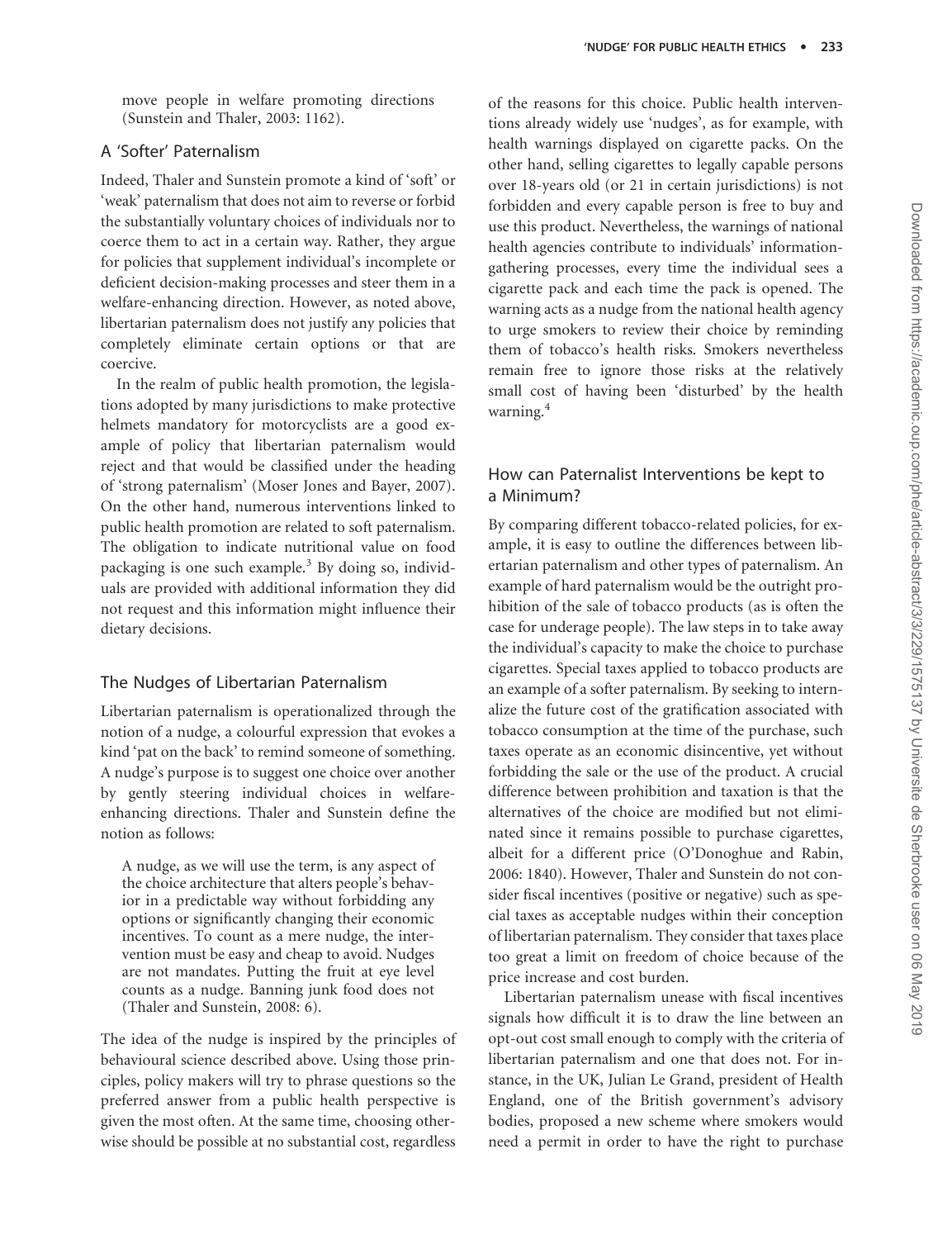cigarettes. The permit would be delivered for £10 and upon reception of a form 'deliberately complex to fill in' (Chapman, 2008). Clearly, the opt-out cost of £10 and the effort one has to deploy to fill in the form is not as minimal as the act of reading a simple warning on a cigarette pack. However, in contrast with the complete prohibition of the sale of cigarettes or with the constraint to buy from a few authorised retailers (as is the case for the purchase of spirits in most Canadian provinces), the cost to the individual wishing to smoke cigarettes nonetheless appears to remain small. Nevertheless, from Thaler and Sunstein's perspective, this proposition would most likely not comply with the imperatives of libertarian paternalism, notably because it creates a cash barrier to choosing to smoke.

Thaler and Sunstein acknowledge that a possible solution to this problem of defining what counts as an acceptable opt-out cost could be found in a proportionality analysis between the opt-out cost and the risks associated with the targeted behaviour (Camerer et al., 2003). Nevertheless, the authors refuse to integrate such analysis with the libertarian paternalism approach in order to keep a clear dividing line between their approach and strong, coercive paternalism. Even if they occasionally stand for more interventionist policies, they claim that the quintessential minimal opt-out cost is the possibility to opt-out with one mouse click (Thaler and Sunstein, 2008: 252 ff) Consequently, the variety of paternalism argued for by Thaler and Sunstein is perhaps more accurately described as a 'minimal' paternalism.

# A Framework for an Ethical Analysis of Public Health Interventions?

Thaler and Sunstein are quite confident about the soundness of their approach, even though they express certain doubts, for example, by admitting that the gentle nudges they propose might not be enough when it comes to certain issues, such as the protection of the environment (Thaler and Sunstein, 2008: 159). As such, whether libertarian paternalism could provide a framework for an ethical analysis of public health promotion in general becomes an important question. Indeed, this essay is not the first to raise the question. In the UK, the Nuffield Council on Bioethics ('NCB') examined libertarian paternalism in its report Public Health: ethical issues, but rejected its inclusion within its own approach to public health ethics (Nuffield

Council on Bioethics, 2007). While the criticism of libertarian paternalism made in the report is not very developed, I come to the same conclusion that libertarian paternalism is not an appropriate framework for ethics of public health promotion. Libertarian paternalism is not sufficiently comprehensive of all the necessary variables of public health policy. It comes short of answering all the questions raised by public health ethics and thus fails to provide a meaningful assessment of public health policy. Moreover, even when it does, the answer is often unsatisfying. Consequently, it is unfit to be used as a freestanding framework for the assessment of public health interventions. Nonetheless, in the conclusion to this essay, I argue for the relevance of libertarian paternalism because of certain important observations particularly relevant to public health promotion.

#### Libertarian Paternalism Focuses too Narrowly on Individuals

The perspective of libertarian paternalism undoubtedly has commonalities with that adopted by public health interventions. Public health campaigns focus on a population in general, often with an emphasis on health promotion and illness prevention within that population, rather than on the treatment and recovery process for individual patients (Childress et al., 2002). Libertarian paternalism's goals are achieved through social coordination rather than only by reaching out at the individual level. It aims at protecting those who are susceptible of making harmful choices while preserving the freedom of choice for those who can take a more enlightened decision. Thus, libertarian paternalism puts forward a differentiated approach that integrates disparities in decision-making capacities at the individual level. In that regard, it could be said to share public health's populational perspective. Moreover, the 'nudges' argued for by libertarian paternalism are meant to operate when people make health-influencing decisions, therefore resulting in a preventive rather than therapeutic perspective. Again, this makes the interventions argued for by libertarian paternalism appear similar to those generally argued for in the context of public health promotion.

Yet, on a closer look, libertarian paternalism fails to take into account many considerations that are essential to a meaningful ethical assessment of public health policy. One important way in which libertarian paternalism's perspective can be said to be narrower than that of public health is with regards to the weight given to factors others than individual choice. This is largely due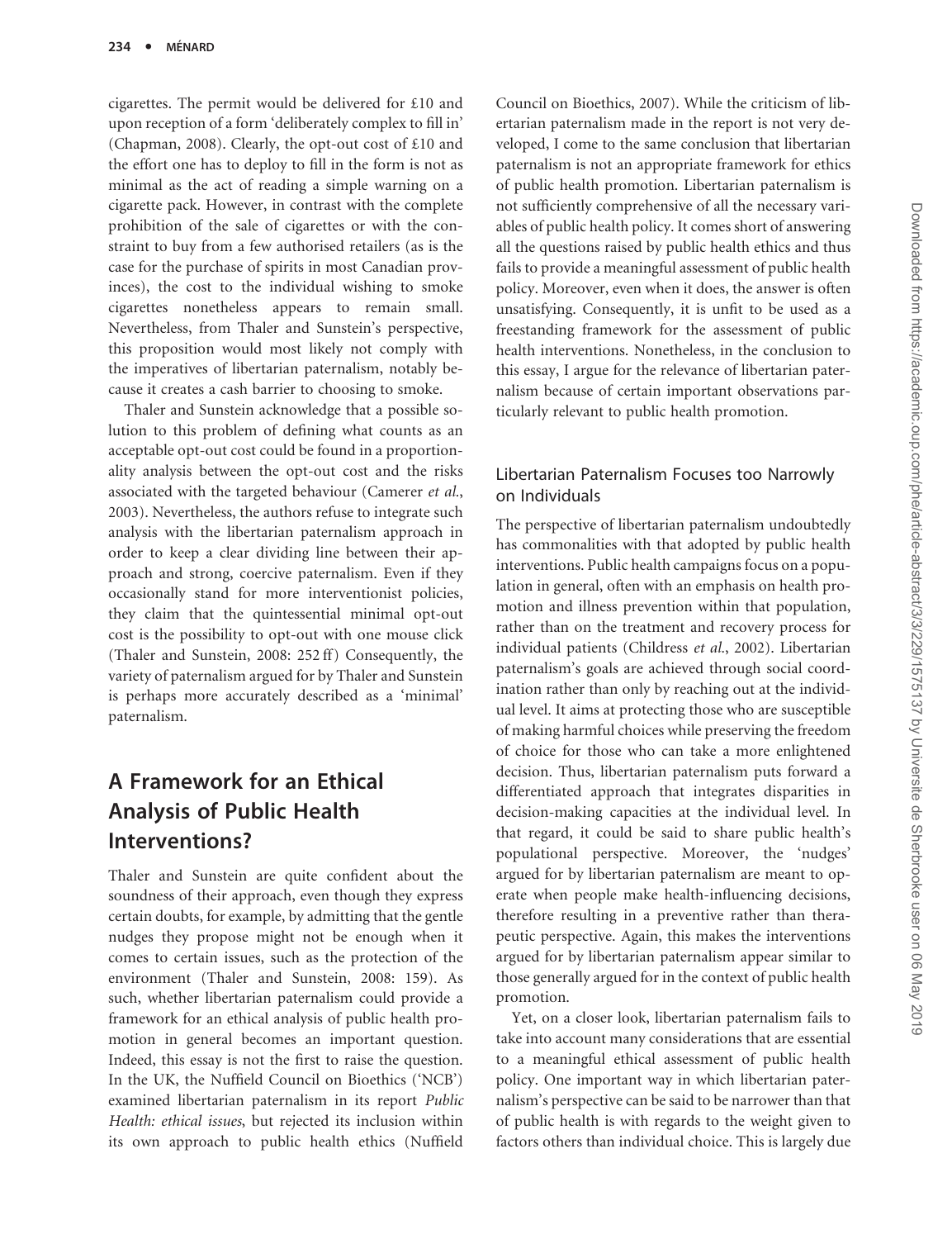to the underlying assumption of methodological individualism that behavioural economics shares with its neoclassical counterpart [i.e., the rejection of any explanations not based on individual behaviours (Mackaay, 2000b)]. Consider the proposition that certain public health challenges such as the very high obesity levels in some populations are a result of an accumulation of bad individual choices. Such a view which stems from analysing the problem solely from an individual perspective—forms only part of the public health issues at stake and neglects crucial explaining factors, among them the biological, social and cultural determinants of health. It is one thing to understand why the average consumer will choose to buy a piece of chocolate cake instead of a fruit cup at the cafeteria and to adopt strategies to counter this tendency, but it is far more complex to grasp why certain populations are even more likely than the average consumer to make health-threatening decisions and to design public health interventions accordingly. Indeed, several authors have also noted that the invocation of individual responsibility has often constituted the main arguments of those who profit from selling harmful substances, be it tobacco or sugared drinks (e.g., Brownell et al., 2010). For instance, in certain cases, such as that of trans fats, one might suggest that it is advisable to ban the sale of certain food items and not simply to place them on a different shelf (Gerberding, 2009). Hence, even if libertarian paternalism integrates a wide range of individual preferences, it is not close enough to a macroscopic perspective to truly adopt a population perspective, at least not in the strong sense that is generally assumed by public health practitioners and theorists. Libertarian paternalism's perspective is simply not sufficiently broad to encompass all the determinants of the phenomena it seeks to regulate.

#### Libertarian Paternalism is Blind to Considerations of Social Justice

Sunstein and Thaler also neglect another essential component of public health promotion, namely, social justice (Daniels et al., 1999). Because of its narrow focus on individuals, libertarian paternalism only indirectly addresses the question of public goods likely to benefit a whole community. Their approach does not provide any tools to identify which such goods should be pursued and how should competing goods be preferred or prioritized. It does not either provide a justification for policies that result in an uneven distribution of benefits among the members of a population, where some people will not benefit from certain policies as much as others or where some others will not benefit at all.

The related question of who should benefit from public health interventions also remains unanswered. Aside from their emphasis on inconsistencies in decision making, Thaler and Sunstein pay no attention to social disparities in health or any other area. They do not offer any criteria to determine which population is to be targeted by a particular public health intervention. As such, libertarian paternalism still depends on its libertarian roots and remains fundamentally individualistic when it comes to the need for interventions aimed at benefiting underprivileged segments of a targeted population.

For example, automatic enrolment into retirement savings plans is often heralded as the quintessential libertarian paternalist policy (Thaler and Sunstein, 2008: Ch. 6). As already noted above, Madiran and Shea (2001) have demonstrated convincingly that simply moving from an opt-in plan to and opt-out plan has significant impact on levels of retirement savings. It is uncontroversial that retirement savings are a good thing and that they contribute to the wellbeing of individuals once they retire. Consequently, from the strictly individualist perspective of libertarian paternalism, this is precisely the kind of policy that should be implemented as widely as possible. Yet, what this argument leaves out is the fact that numerous household do not earn enough money to be in a position to save for retirement, no matter what mechanisms are put in place to incentivize them to do so. Thus, this kind of policy, precisely because of its great efficiency, would likely have the effect of widening and reproducing into retirement the gap between the haves and the haves-not. Moreover, in the case of retirement plans that have an element of employer-sponsored contribution, the inequalities between those who can save and those who cannot would be compounded.

#### Libertarian Paternalism is out of Synch with Public Health Practice

Finally, largely because of the approach's narrow focus on individual behaviour and of its lack of attention to issues of social justice, a wealth of interventions aimed at the protection of public health, already in place and widely accepted by public opinion, would fail to meet libertarian paternalism justificatory criteria. This, of course, is not by itself a conclusive argument. However, it does underline the defects of libertarian paternalism with regards to public health promotion and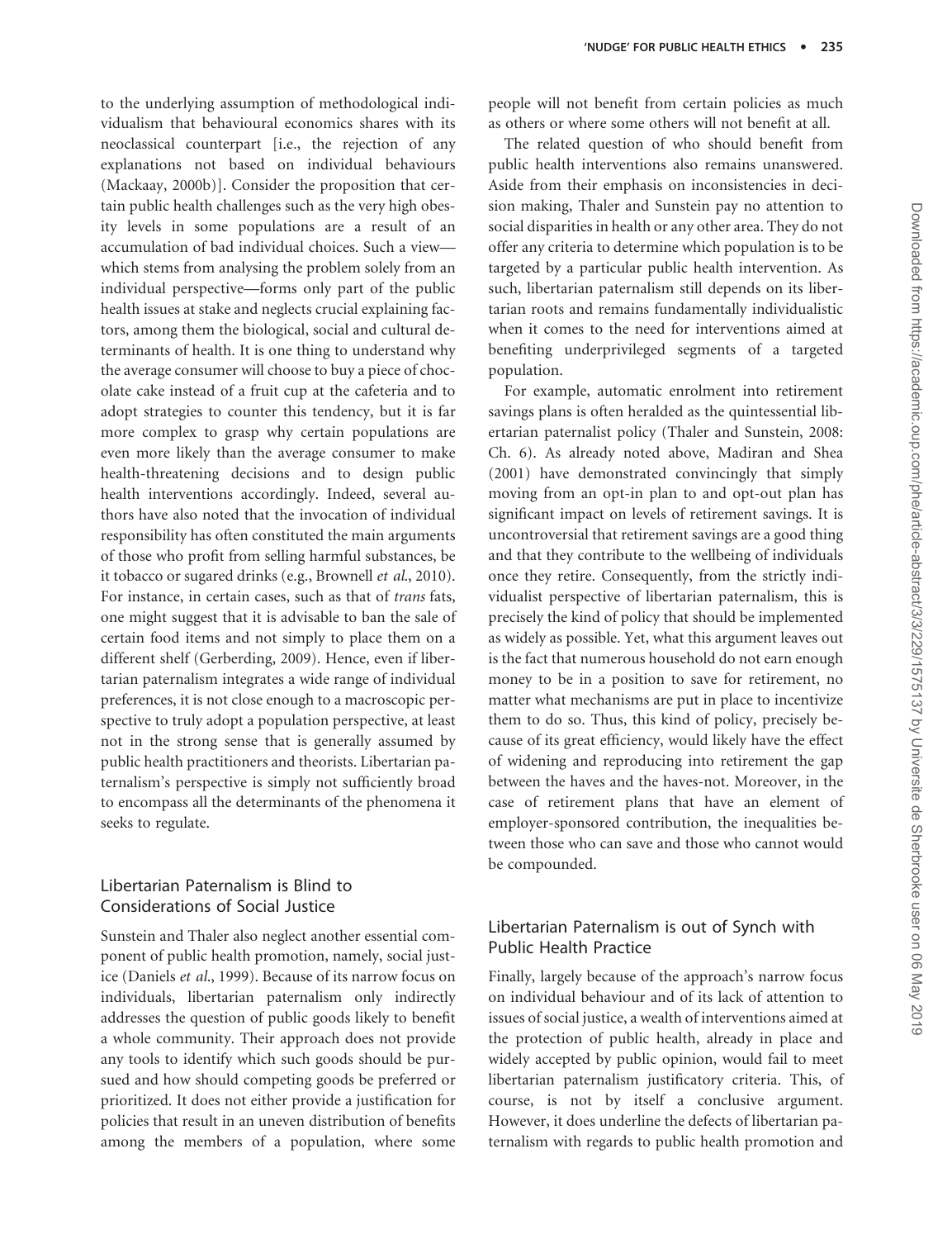the values that are at its core. The exclusive enforcement of policies based on libertarian paternalism would significantly reduce the scope of public health promotion, as we know it. Concretely, it would have disastrous consequences and several well-tried initiatives would have to be abandoned. Simply, consider whether the following initiatives would pass muster under a libertarian paternalist criteria: mandatory protection helmets in organized sports like American football or ice hockey, mandatory reporting of infectious diseases, use of fiscal disincentives to regulate tobacco and alcohol consumption. Then consider whether the fact that these interventions fail to allow to opt-out appears sufficient to justify discontinuing their use.

In sum, libertarian paternalism provides a relatively sophisticated answer to the question of how to ethically reach for a public health objective but it is silent on the logically antecedent questions of which public health objectives should be pursued and to whose benefit. In all fairness, libertarian paternalism does not purport to provide answers to the crucial questions outlined above. However, if we accept that an adequate ethical framework for the ethical analysis of public health interventions must take these considerations into account, it follows that libertarian paternalism is not suited for that purpose.

# Conclusion: What Role can Libertarian Paternalism Play in the Promotion of Public Health?

Does this mean that libertarian paternalism has no use for public health ethics? Far from it. Libertarian paternalism can play an appreciable role in the ethical analysis of public health orientated interventions. By proposing the notion of the minimal opt-out cost or 'in a click' opt-out, Thaler and Sunstein have brought to the fore the tipping point between paternalism and libertarianism. Their approach appears particularly promising in connection with the goal of fostering the involvement of the private sector in public health promotion. In effect, private actors have been reluctant to interfere with individual choices in order to prevent accusations of paternalism. By defining and occupying this space of minimal care, libertarian paternalism can contribute to influence certain crucial players in presenting new opt-out options or by adding information relating to certain noxious practices or choices. Consider, for example, a restaurateur that reorganises the menu to indicate which dishes meet the guidelines of the Heart and Stroke Foundation or that would offer a green salad as a default side dish instead of fries. Similarly, it seems fair to say no one would object to a contraceptive pill manufacturer from contributing to breast cancer prevention by indicating on the packaging the day of the month which would be the most favourable for selfexamination.<sup>5</sup> The insights from behavioural sciences adopted by libertarian paternalism can thus make a welcome contribution to reflection on and the practice of public health promotion.

Let us picture public health interventions on a scale from the less intrusive to the most intrusive. Thaler and Sunstein's libertarian paternalism reminds us to attend to what constitutes the least intrusive intervention. Their approach also provides tools to preserve freedom of choice, where desired. Without adopting libertarian paternalism 'lock, stock, and barrel', the approach nevertheless can be very useful in planning a public health intervention. It helps policy makers by getting them to ask whether it is feasible to structure an intervention to reach the lowest opt-out cost without compromising the intervention's goal, even if by doing so, the proportionality analysis denied by Thaler and Sunstein is used. To put it in Thaler and Sunstein's own terms, we might say that they have developed a very useful heuristics to assess the level of paternalism of a proposed policy. Thus conceived, libertarian paternalism remains a powerful analytic tool, clearly articulating an ideal of equilibrium between protection and autonomy. Yet, the chilling effect on public health promotion that would result from its wholesale adoption as a comprehensive framework for public health ethics is avoided.

### **Notes**

1. See e.g., the letter that George Osborne, a proeminent member of the UK's Conservative Party now the Chancellor of the Exchequer, and Richard Thaler have co-written and that was published by The Guardian, a London newspaper: 'We can Make you Behave', The Guardian (London), January 28, 2010, available from:<http://www.guardian.co.uk/> commentisfree/2010/jan/28/we-can-make-youbehave [accessed 15 October 2010].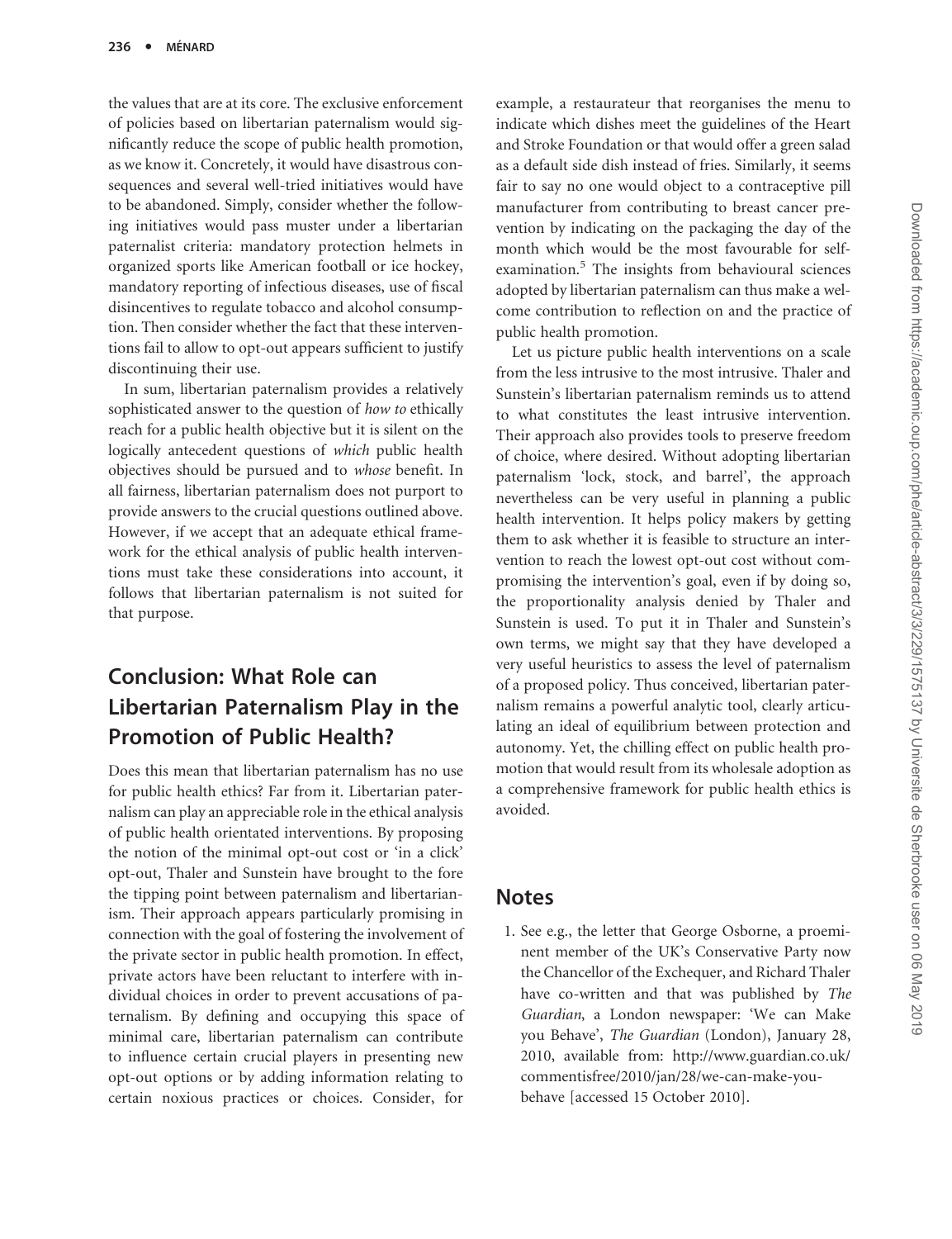- 2. To simplify the text, behavioural economics and cognitive psychology are collectively referred to as 'behavioural sciences'.
- 3. See e.g., the Canadian Food and Drug Regulations, C.R.C. c. 870, Part B.
- 4. See e.g., Health Canada Graphic Health Warnings – Tobacco Product Labelling,<http://www.hc-sc.gc> .ca/hc-ps/tobac-tabac/legislation/label-etiquette/ graph/index-eng.php [accessed 15 October 2010].
- 5. This was a suggestion by one of the finalists of a private health nudges contest organized by the Robert Wood Foundation and the Ashoka Foundation entitled 'Designing for Better Health', available from:<http://www.changemakers.com/> designingforbetterhealth [accessed 15 October 2010].

## Acknowledgements

The author would like to thank Mr Pierre-Olivier Savoie, Dr Isabelle Leblanc (Family Medicine, McGill), Prof. Lionel Smith (Law, McGill) and Prof. Bryn Williams-Jones (Bioethics, Université de Montréal) for their helpful comments on the draft article.

### References

- Brownell, K. D., Kersh, R., Ludwig, D. S., Post, R. C., Puhl, R. M., Schwartz, M. B. and Willet, W. C. (2010). Personal Responsibility and Obesity: A Constructive Approach to a Controversial Issue. Health Affairs, 29, 379–387.
- Camerer, C., Issacharoff, S., Lowenstein, G., O'Donoghue, T. and Rabin, M. (2003). Social Regulations for Conservatives: Behavioral Economics and the Case for "Asymmetric Paternalism". University of Pennsylvania Law Review, 151, 1211–1254.
- Chapman, J. (2008). Smokers Could be Forced to Buy £10 Licence just for the Privilege of Lighting Up. Daily Mail, (London), 17 February 2008, available from: www.dailymail.co.uk [accessed 15 October 2010].
- Childress, J. F., Faden, R. R., Gaare, R. D., Gostin, L. O., Kahn, J., Bonnie, R. J., Kass, N. E., Mastroianni, A. C., Moreno, J. D. and Nieburg, P. (2002). Public Health Ethics: Mapping the Terrain. Journal of Law Medicine & Ethics, 30, 170–178.
- Daniels, N. (1999). Why Justice is Good for Our Health: The Social Determinants of Health Inequalities. Deadelus, 128, 215–251.
- Gerberding, J. L. (2009). Safer Fats for Healthier Hearts: The Case for Eliminating Dietary Artificial Trans Fat Intake. Annals of Internal Medicine, 151, 137–138.
- Halpern, S. D., Ubel, P. A. and Asch, D. A. (2007). Harnessing the Power of Default Options to Improve Health Care. New England Journal of Medicine, 357, 1340–1344.
- Jolls, C., Sunstein, C. R. and Thaler, R. H. (1998). A Behavioral Approach to Law and Economics. Stanford Law Review, 50, 1471.
- Lowenstein, G., Brennan, T. and Volpp, K. G. (2007). Asymmetric Paternalism to Improve Health Behaviors. Journal of the American Medical Association, 298, 2415–2417.
- Mackaay, E. (2000a). History of Law and Economics. In Boudewijn Bouckaert, Gerrit De Geest (ed.), Encyclopedia of Law and Economics Volume I. The History and Methodology of Law and Economics. Cheltenham: Edward Elgar, pp. 65–117.
- Mackaay, E. (2000b). Schools: General. In Boudewijn Bouckaert, Gerrit De Geest (ed.), Encyclopedia of Law and Economics Volume I. The History and Methodology of Law and Economics. Cheltenham: Edward Elgar, pp. 402–415.
- Mackaay, E. (2000c). L'analyse économique du droit. Montréal: Thémis.
- Madrian, B. C. and Shea, D. F. (2001). The Power Of Suggestion: Inertia in 401(k) Participation and Savings Behavior. Quarterly Journal of Economics, 116, 1149–1187.
- McNeill, B. J., Pauker, S. G., Sox, H. C. and Tversky, A. (1982). On the Elicitation of Preferences for Alternative Therapies. New England Journal of Medicine, 306, 1259–1262.
- Moser Jones, M. and Bayer, R. (2007). Paternalism & its Discontents: Motorcycle Helmet Laws, Libertarian Value, an Public Health. American Journal of Public Health, 97, 208–217.
- Nuffield Council on Bioethics. (2007). Public Health: Ethical Issues. London: Nuffield Council on Bioethics.
- O'Donoghue, T. and Rabin, M. (2006). Optimal Sin Taxes. Journal of Public Economics, 90, 1825–1849.
- Rubin, E. L. (2005). Rational Choice and the Rat Choice: Some Thoughts on the Relationships